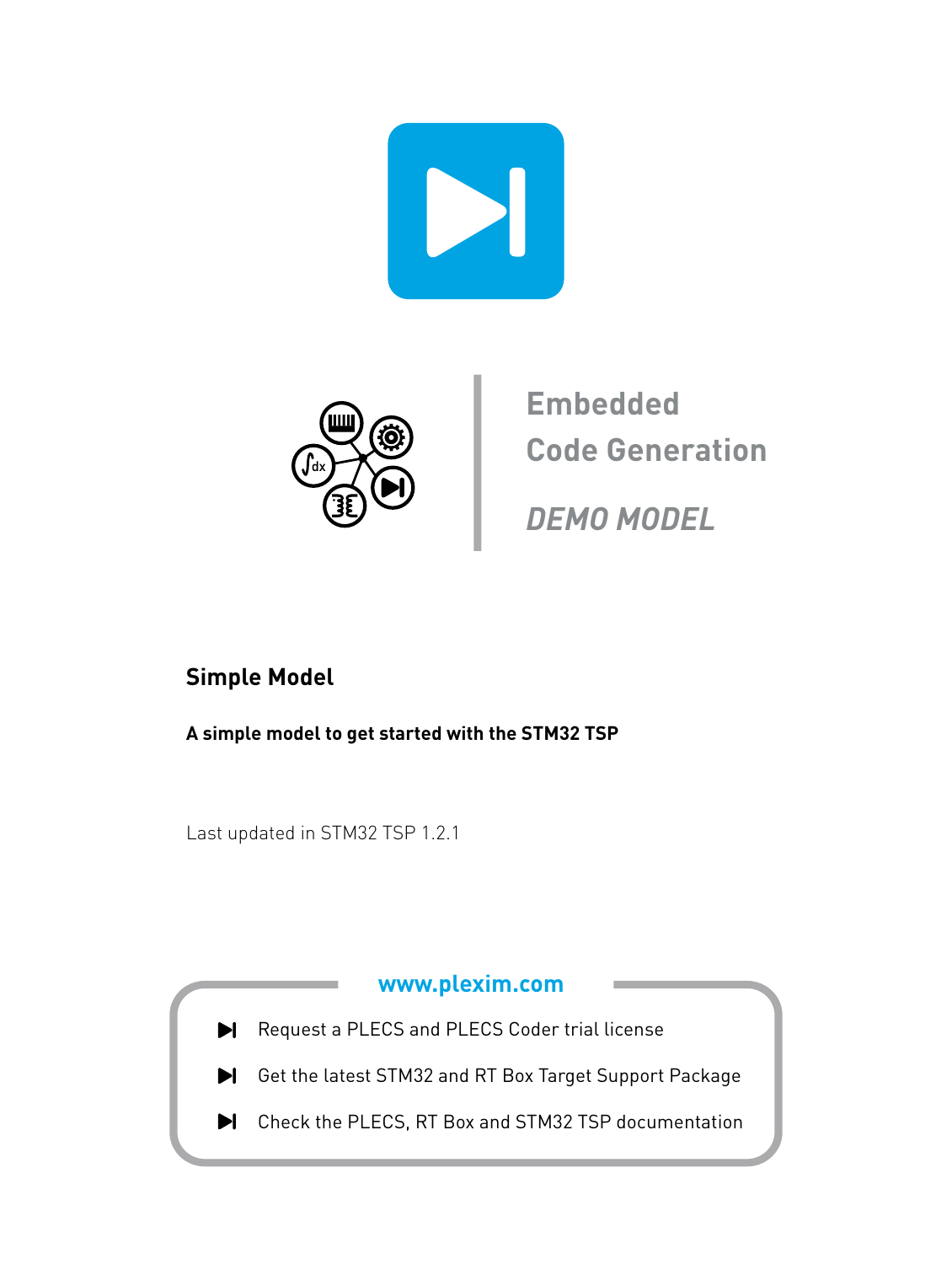### **1 Overview**

This demo features a simple model that shows how to use STM32 microcontrollers (MCUs) with the PLECS Coder and the STM32 Target Support Package.

The model is split into three distinct subsystems called "G474RE", "G431RB" and "F303RE". Each subsystem can be independently deployed to the corresponding STM32 hardware. The following sections provide a brief description of the model and instructions on how to simulate it.

# **2 Model**

The top level schematic contains three separate subsystems, as shown in Fig. [1.](#page-1-0) The subsystem labeled "G474RE" is configured for the Nucleo G474RE MCU [\[1\]](#page-4-0), the subsystem labeled "G431RB" is configured for the Nucleo G431RB MCU [\[2\]](#page-4-1), and the subsystem labeled "F303RE" is configured the Nucleo F303RE MCU [\[3\]](#page-4-2).

Each subsystem is enabled for code generation, as indicated by the thick outer border of the subsystem blocks. This configuration is necessary to generate the model code for a subsystem via the PLECS Coder. This setting is configured by right-clicking the subsystem, opening **Edit + Subsystem + Execution settings...** menu, and then selecting the **Enable code generation** option.

The generated code runs at a base sample time on the MCU. This sample time also defines how the continuous states of the model equations are discretized. The sample time is configured in by the **Discretization step size** setting in the **Execution settings...** menu. In this model, the discretization step size of each of the subsystems is set to  $100 \,\mu s$ .

<span id="page-1-0"></span>

#### **Figure 1: Top level schematic of the model with three subsystems**

Each subsystem includes a simple model to blink an LED on the STM32 Nucleo board using a Digital Out block from the STM32 Target component library. The model also includes two Sine Wave Generators that are measured with a PLECS Scope, as shown in Fig. [2.](#page-1-1)

<span id="page-1-1"></span>

**Figure 2: Circuit to blink an LED and generate sine waveforms**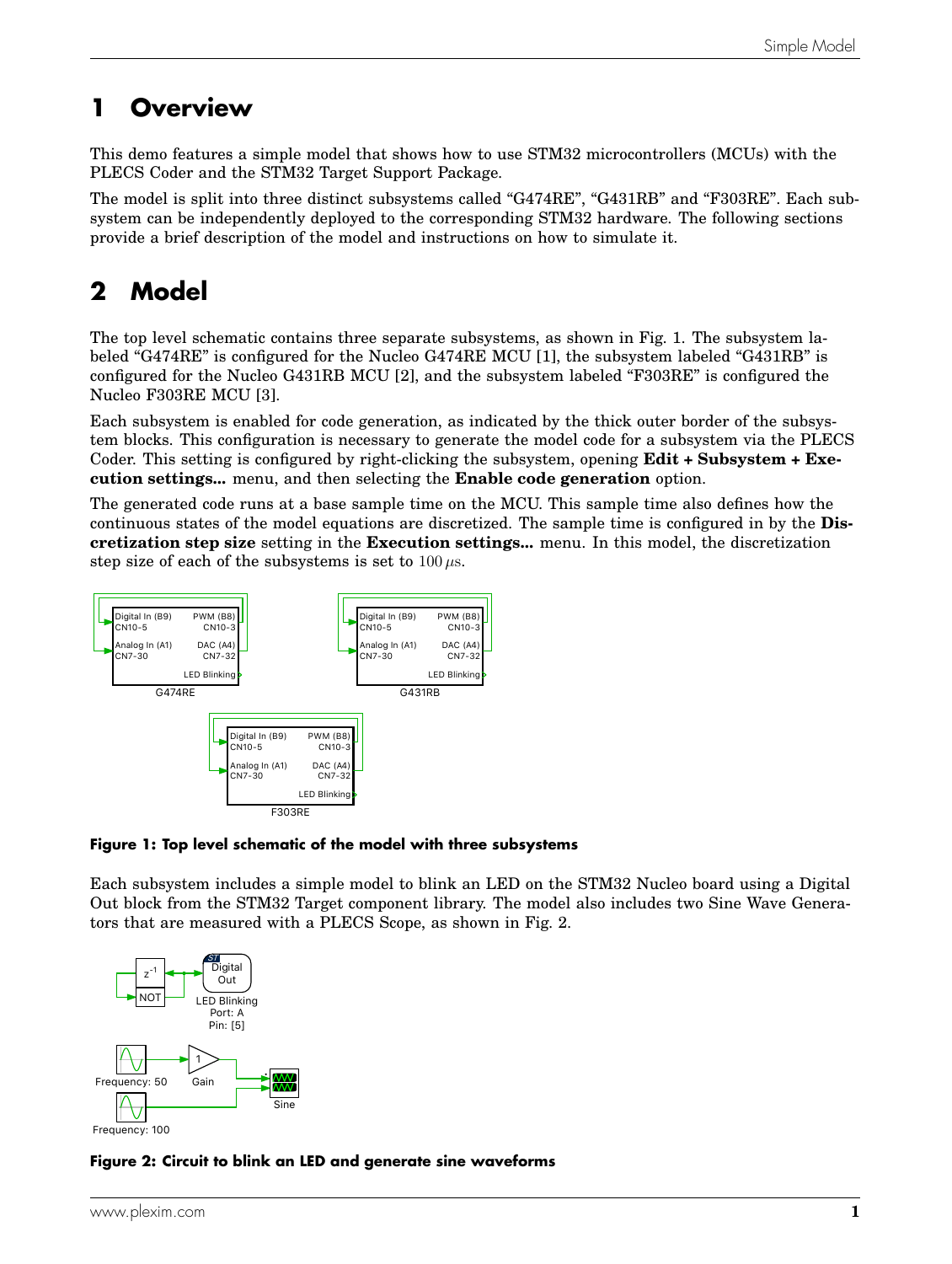The MCUs pulse-width modulator (PWM) peripheral is configured by the PWM block, as shown in Fig. [3.](#page-2-0) Duty cycle is provided as an input to this block. The **TIM unit**, **Carrier type**, **Carrier frequency** and **Blanking time** parameters can be configured from the **Main** tab of the PWM block parameters window. The PWM block can generate a single or complementary PWM pair on one or more PWM resources.

By externally connecting the PWM output to a digital input via a jumper wire, the generated PWM signals can then be sensed and used in the model environment. The Digital In block is used for this purpose.

Analog signals are sensed by configuring the analog-to-digital (ADC) peripheral of the MCU. Similarly, analog signals are generated by using the digital-to-analog (DAC) peripheral device.

In this model a DAC block generates an analog signal and an ADC block then senses the signal, using an external jumper wire to connect the appropriate pins. Optionally, scaling and offset factors can be configured for each channel via the parameter window of the ADC and DAC blocks.

<span id="page-2-0"></span>

**Figure 3: Circuit to generate PWM and analog waveforms**

## **3 Simulation**

Each subsystem can be directly converted into target specific code for the corresponding STM32 hardware.

### Flash the MCU

Follow the instructions below to upload the subsystems to an STM32 MCU.

- Connect the desired MCU to the host computer through a USB cable.
- From the **System** tab of the **Coder + Coder options...** window, select the MCU of interest in the **System** selection on the left-hand side of the **Coder options...** window.
- Next, from the **Target** tab, select the appropriate target from the dropdown menu. Then under the **General** sub-tab, select the desired **Build type**.
- To deploy the MCU target directly from PLECS choose the desired **Programming interface** from the dropdown menu and click **Build**. The default programming interface is OpenOCD.

If programmed correctly, the LED on the STM32 board should blink.

For advanced users who are familiar with STM32CubeIDE, there is an option to Generate code only. Locate the appropriate cg folder from the template project (refer to [\[4\]](#page-4-3) for step-by-step instructions), enter its path into the **STM32CubeIDE project directory** field and click **Build**. The code of the "Controller" subsystem will be automatically generated. Then, proceed to build and debug the project as a normal STM32CubeIDE project.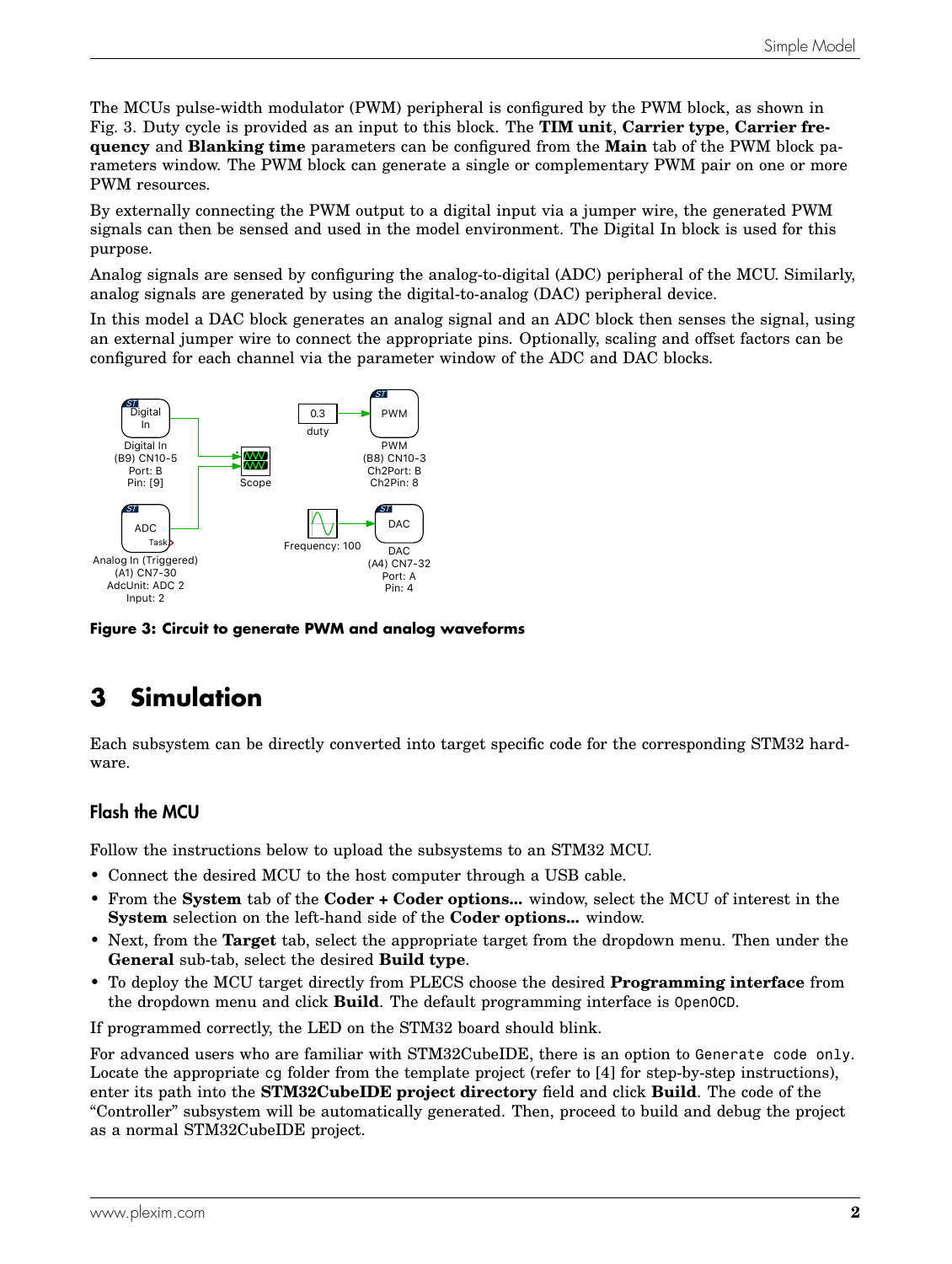#### Connect the hardware

Next, connect the pins PB8 (CN10-3) to PB9 (CN10-5); and PA4 (CN7-32) to PA1 (CN7-30) using jumper wires for any of the Nucleo G474RE, G431RB and F303RE boards.

#### External Mode

Once the generated code is running on the STM32 target, the user can enter the External Mode to update Scopes in the PLECS application with real-time waveforms and change certain simulation parameters. The steps below outline how to connect to the target device, with additional debugging details provided in the "Start the External Mode" section of the user manual [\[4\]](#page-4-3).

- First, from the **System** menu on the left-hand side of the **Coder + Coder options...** window, select the desired MCU.
- Next, from the **External Mode** tab, select the appropriate **Target device** and click **Connect**. The default communication link of the model is set to a device type of Serial over GDB and a device name of 127.0.0.1.
- Next, click **Connect** and then **Activate autotriggering** to observe the test results in the subsystem Scope.

Real-time waveforms can now be viewed using the scopes found within the subsystem of the selected MCU. The generated sine waves in the Scope labeled "Sine" are shown in Fig. [4](#page-3-0) and the captured PWM and ADC signals from the other scope are shown in Fig. [5.](#page-4-4) A trigger level for a desired **Trigger channel** can be set from the **External Mode** tab.

<span id="page-3-0"></span>

**Figure 4: Generated sine waveforms on Nucleo-G431RB**

#### Parameter Inlining

Certain values on the target device can be changed in real-time, if the component is added to the "Exceptions" list found in the **Parameter Inlining** tab of the **Coder options...** window, prior to building the model. In this case, the values labeled "Gain" and "duty" can be changed when connected to the target device via the External Mode. Changes in the parameters will be reflected in the Scope traces once they take effect.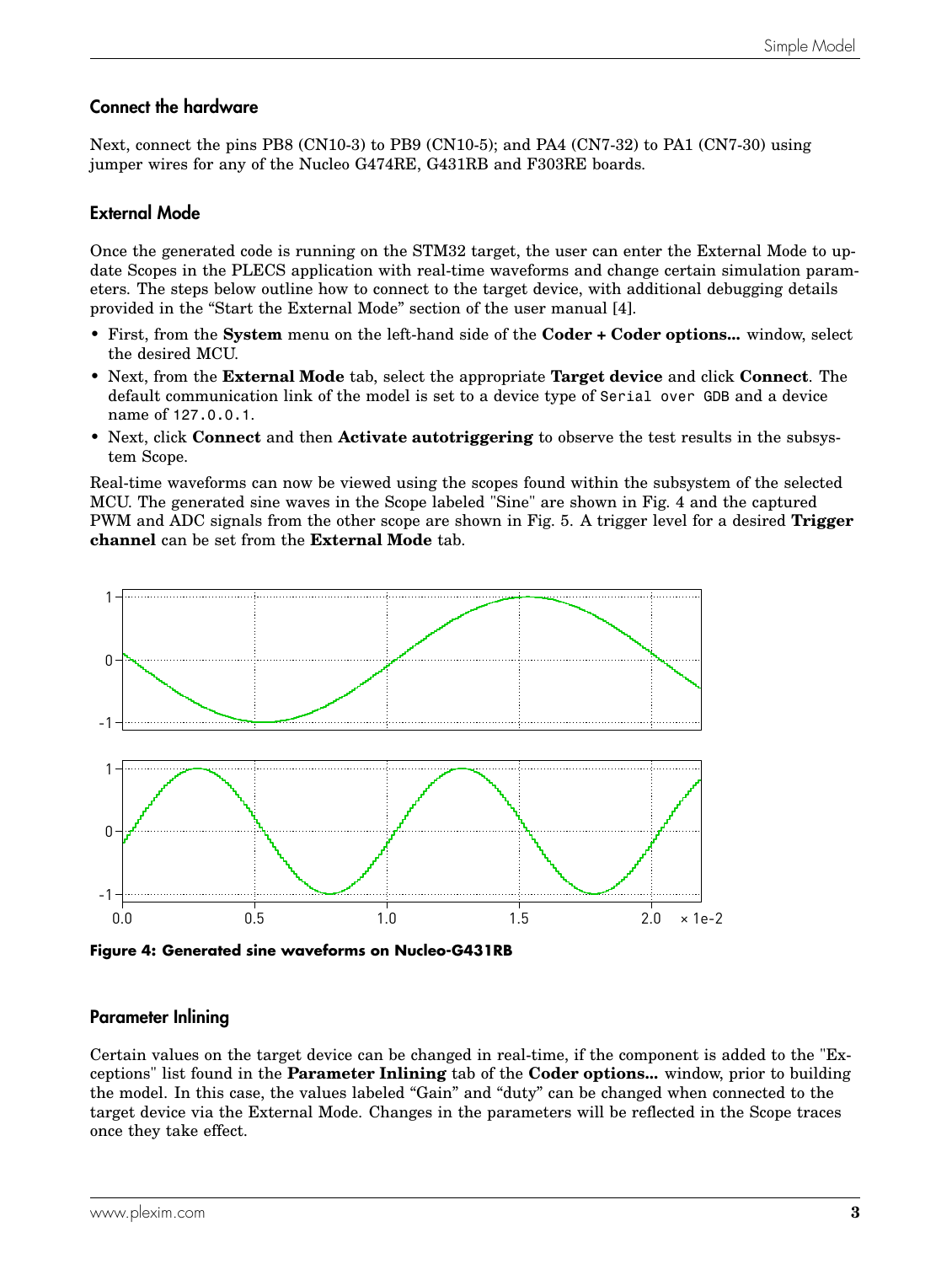<span id="page-4-4"></span>

**Figure 5: Captured PWM and ADC signals on Nucleo-G431RB**

## **4 Conclusion**

This model demonstrates how to program a STM32 MCU, connect to the External Mode, and also demonstrates Parameter Inlining feature using a simple model.

### **References**

- <span id="page-4-0"></span>[1] NUCLEO-G474RE, URL: [https://www.st.com/en/evaluation-tools/nucleo-g474re.](https://www.st.com/en/evaluation-tools/nucleo-g474re)
- <span id="page-4-1"></span>[2] NUCLEO-G431RB, URL: [https://www.st.com/en/evaluation-tools/nucleo-g431rb.](https://www.st.com/en/evaluation-tools/nucleo-g431rb)
- <span id="page-4-2"></span>[3] NUCLEO-F303RE, URL: [https://www.st.com/en/evaluation-tools/nucleo-f303re.](https://www.st.com/en/evaluation-tools/nucleo-f303re)
- <span id="page-4-3"></span>[4] STM32 Target Support User Manual, URL: [https://plexim.com/sites/default/files/stm32manual.pdf.](https://plexim.com/sites/default/files/stm32manual.pdf)